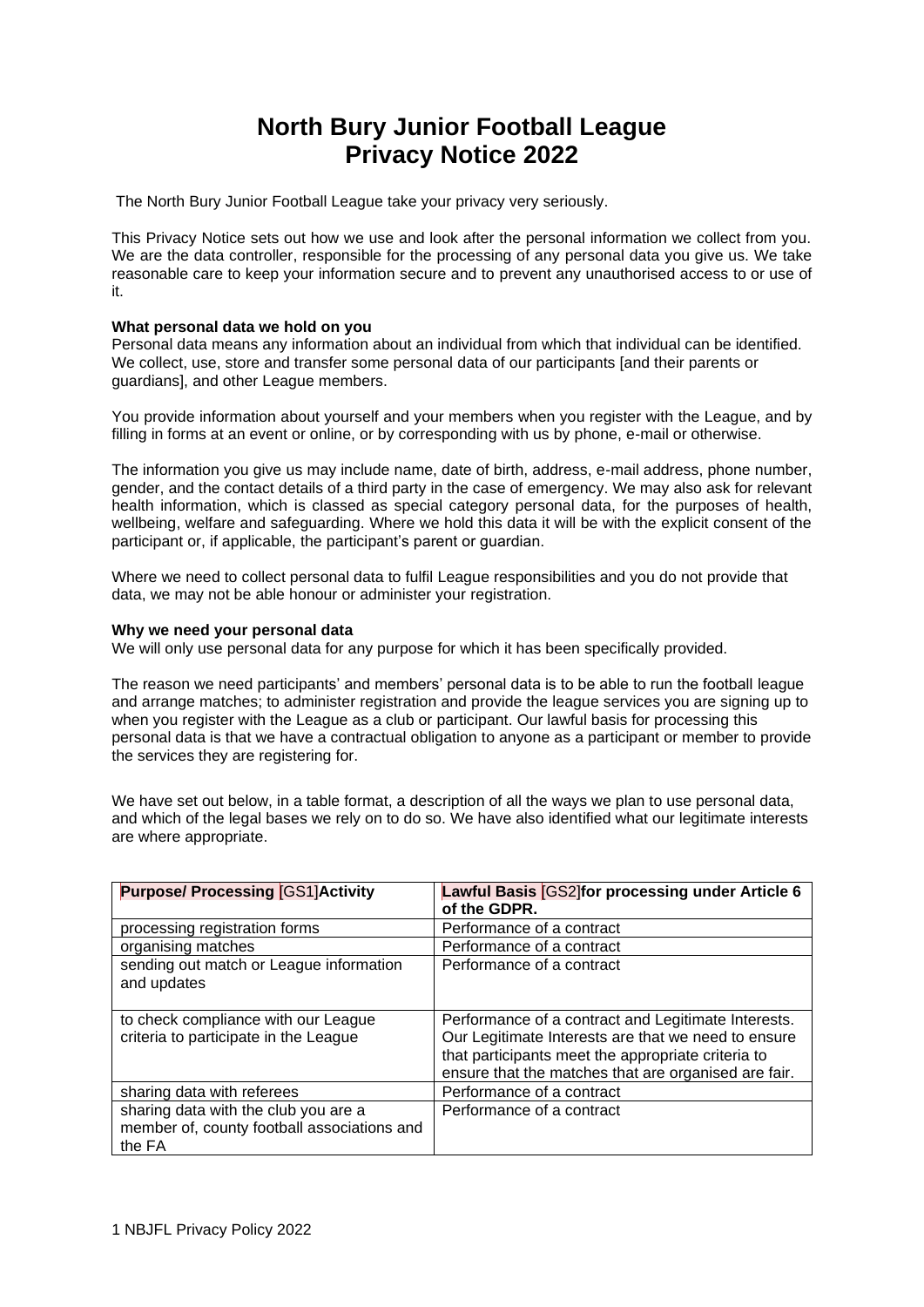| sharing data with committee members to<br>provide information about league activities,<br>registration renewals or invitation to social<br>events | The League has a legitimate interest to maintain<br>participant correspondence for league community<br>purposes.                                                                                                                               |
|---------------------------------------------------------------------------------------------------------------------------------------------------|------------------------------------------------------------------------------------------------------------------------------------------------------------------------------------------------------------------------------------------------|
| sharing data with third party service or<br>facility providers                                                                                    | The League has a legitimate interest to run the<br>organisation efficiently and as it sees fit. Provision of<br>some third party services is for the benefit of the<br>League and participants.                                                |
| sharing anonymised data with a funding<br>partner as condition of grant funding e.g.<br><b>Local Authority</b>                                    | The League has a legitimate interest to run the<br>organisation efficiently and as it sees fit. Application<br>for funding is a purpose that benefits the League<br>and participants.                                                          |
| publishing match and league results                                                                                                               | Consent. We will only publish personal data in a<br>public domain, including images and names, if we<br>have your consent for us to do so. In the case of<br>children under the age of 13 then only with written<br>consent of parent/guardian |
| sending out marketing information such as<br>newsletters and information about<br>promotions and offers from sponsors                             | Consent. We will only send direct marketing if you<br>are an existing member, participant or other<br>associated individual and you have not previously<br>objected to this marketing, or, you have actively<br>provided your consent.         |
| to ensure we understand possible health<br>risks                                                                                                  | Consent. We will only process details on anyone<br>medical history with their consent.                                                                                                                                                         |

## **Who we share your personal data with**

When you register with the League, your information, if you are a coach or volunteer will be or if you are another participant may be entered onto the Whole Game System database, which is administered by the FA. We also pass your information to the County FA/ FA for affiliation purposes.

We may share personal data with selected third parties, suppliers and sub-contractors such as, coaches or match organisers. Third-party service providers will only process your personal data for specified purposes and in accordance with our instructions.

We may disclose personal information to third parties to comply with a legal obligation; or to protect the rights, property, or safety of our participants, members or affiliates, or others.

The League's data processing may require personal data to be transferred outside of the UK. Where the League does transfer personal data overseas it is with the sufficient appropriate safeguards in place to ensure the security of that personal data.

### **Protection of your personal data**

We have put in place appropriate security measures to prevent personal data from being accidentally lost, used or accessed in an unauthorised way, altered or disclosed.

### **How long we hold your personal data**

We keep personal data on our participants while they continue to be a participant or are otherwise actively involved with the League. We will delete this data 24 months[CP3] after a participant has left or otherwise ended their registration or affiliation, or sooner if specifically requested and we are able to do so. We may need to retain some personal data for longer for legal or regulatory purposes. The personal data that is stored on Whole Game System is subject to the FA's privacy policy so we advise you review that policy together with this notice. If anyone would like their personal data to be deleted from Whole Game System then please contact the County FA.

## **Your rights regarding your personal data**

As a data subject participants may have the right at any time to request access to, rectification or erasure of their personal data; to restrict or object to certain kinds of processing of their personal data, including direct marketing; to the portability of their personal data and to complain to the UK's data